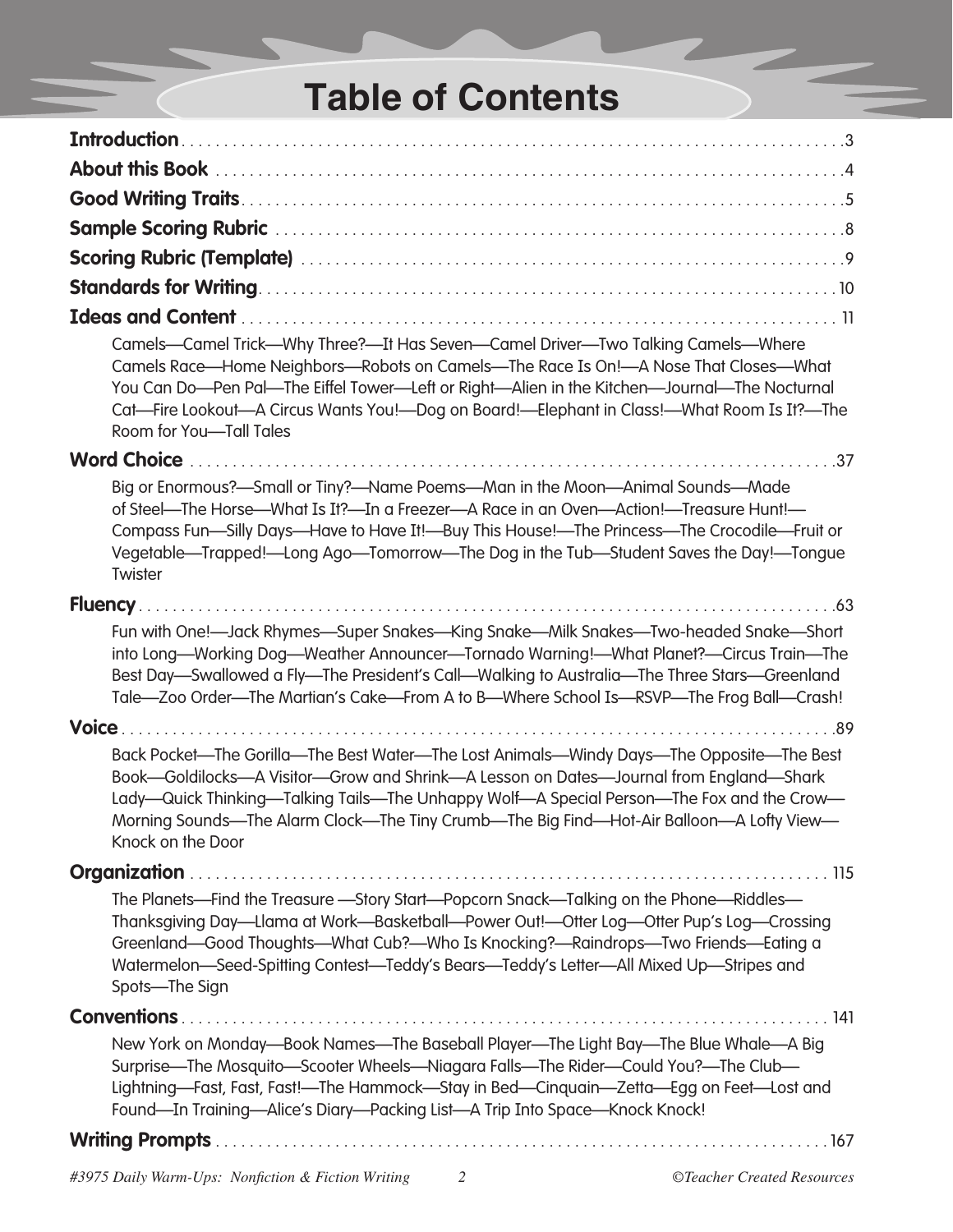

You can read about camels in books.



Dromedary camels have one hump.

Camels store fat in their humps.



What if there is little food? The camel uses the fat in its hump. The hump droops and falls over!

There is a camel with one hump. The hump is drooping and falling over. Write about this camel. What kind is it? Why is its hump drooping? Does this mean that it is sick?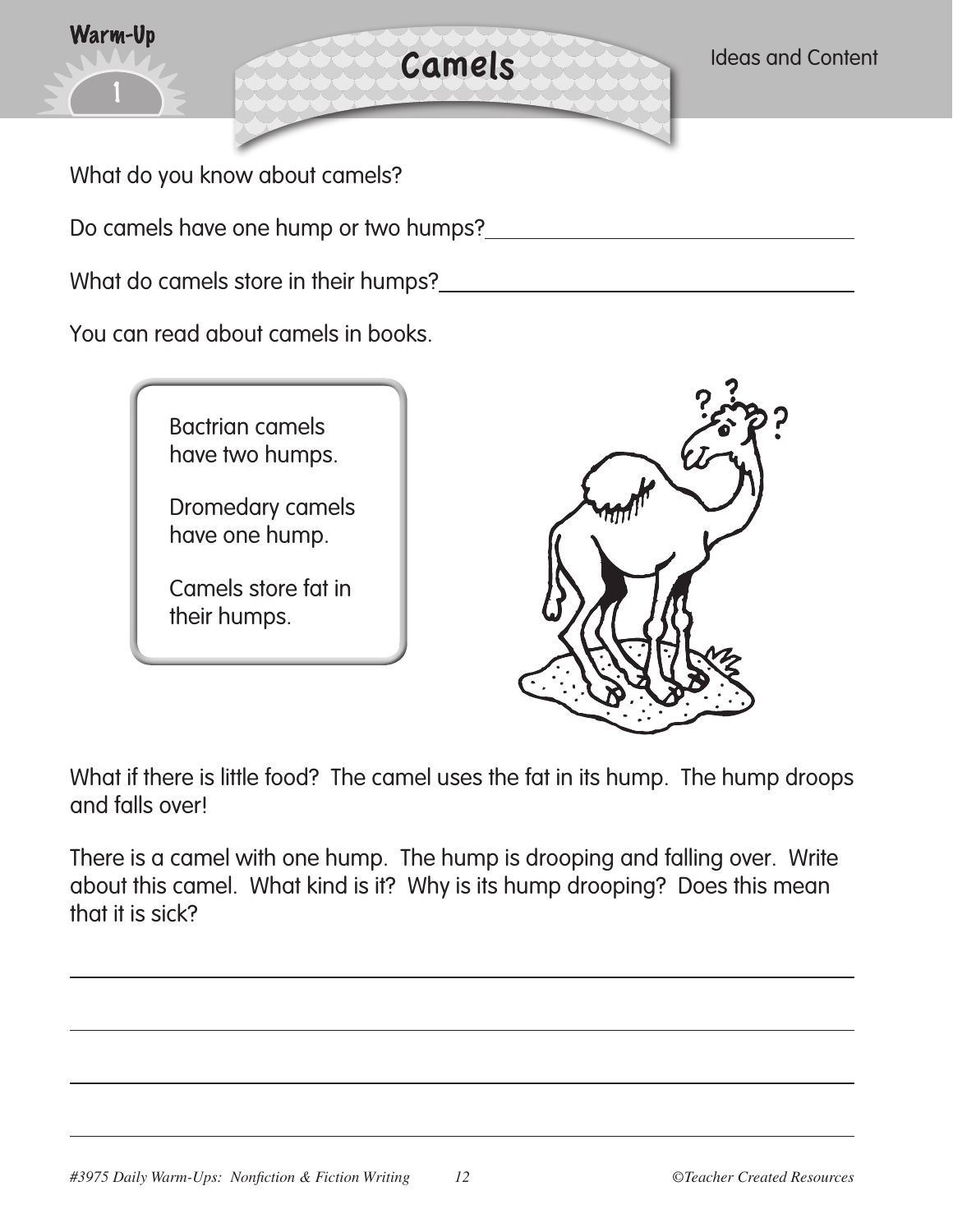

Bill and Dave are camels. Bill has two humps. Dave is a Dromedary camel and has one hump. Bill knows he is a Bactrian camel. Poor Dave can never remember what kind of camel he is. Bill has a trick to help Dave remember. Finish writing down what Bill tells Dave.



Bill said, "Dave, just remember the letters B and D.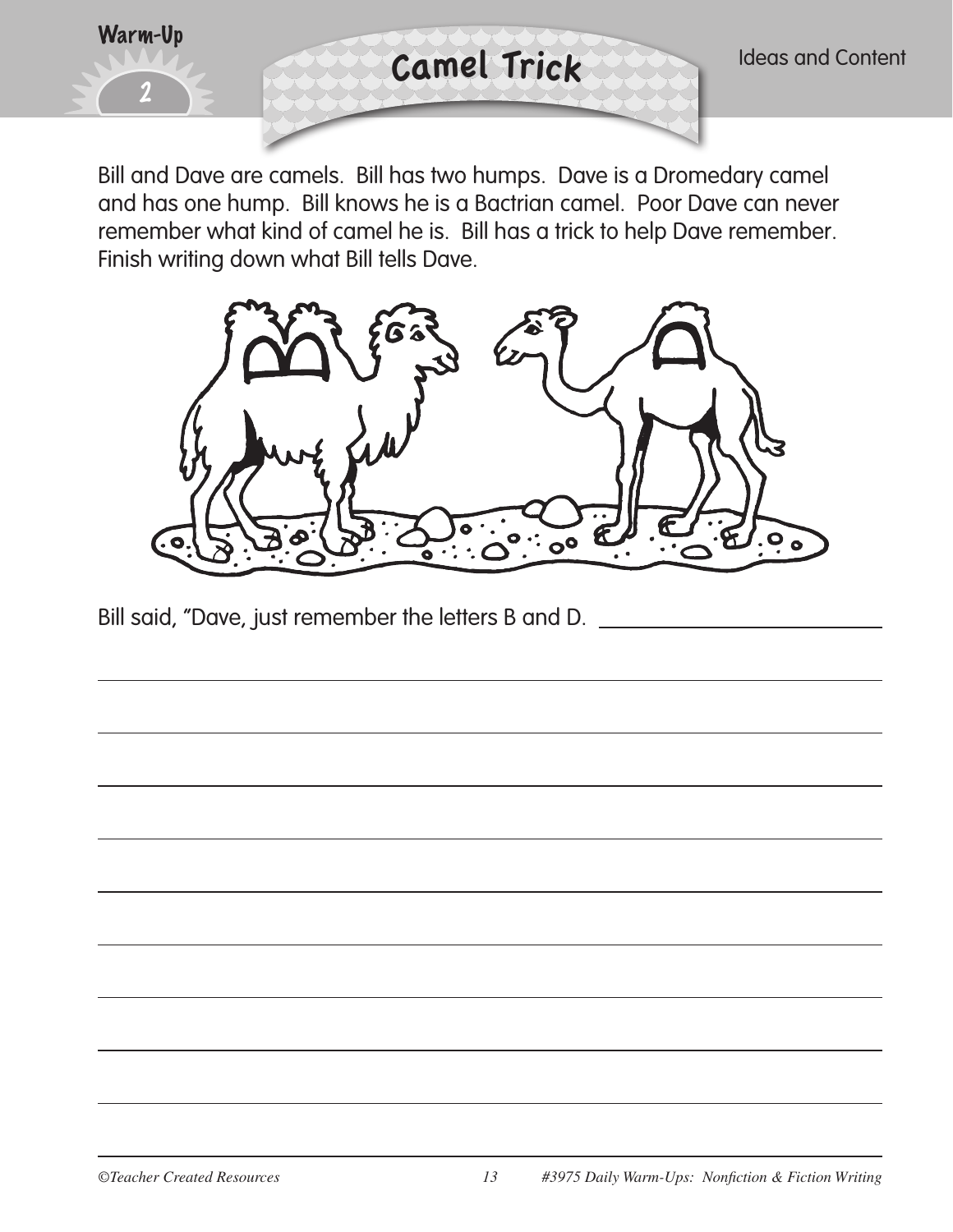

## **In Case of a Tornado**

- **1.** Go to a basement or inside room or hallway on lowest floor.
- **2.** Stay away from windows.
- **3.** Crouch down if you can, under a sturdy desk or table.
- **4.** If outside or in car, leave car and lie flat in a ditch or low spot.

You are a weather announcer. You need to give a tornado warning. Write down what you will say over the radio by following these steps:

- **1.** Introduce yourself and tell who you are working for. Make up a place!
- **2.** Tell people what is coming.
- **3.** Tell people where they should go.
- **4.** Tell people what to stay away from.
- **5.** Tell people what to do.
- **6.** Tell people outside or in a car what to do.



Practice reading your announcement out loud to yourself. When you read, think about how announcers make their voices sound excited and calm at different times. Read your announcement to the class or a friend when you are ready.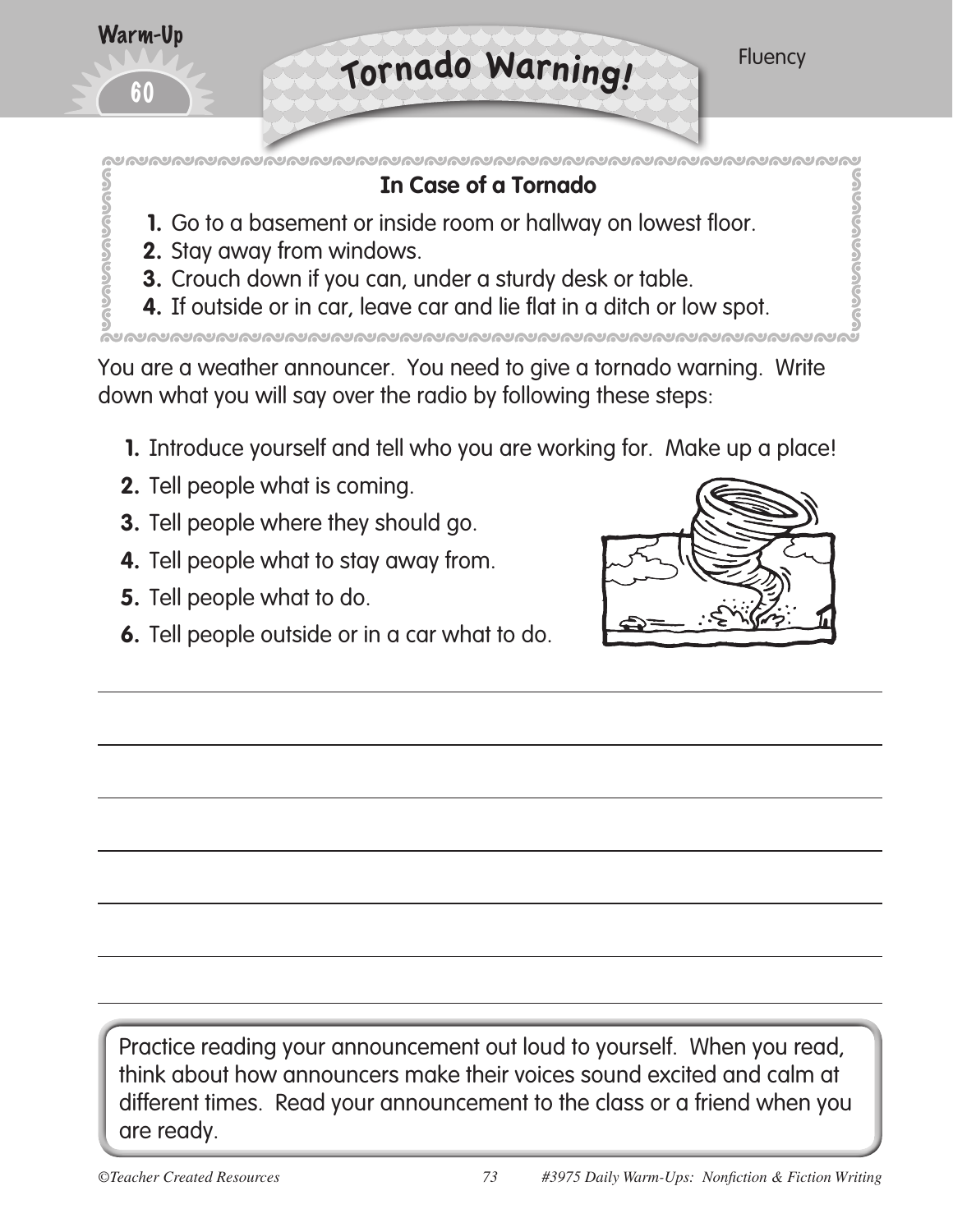

There are all kinds of books. Some books are fiction. **Fiction** books are made up. Some books are fact books. Fact books are nonfiction. **Nonfiction** books are about real things.

Think of a book that you like a lot. The book can be fiction or nonfiction. Now you are going to tell someone else about this story or book. Follow these steps when you write down what you are going to say.

- **1.** Introduce yourself and which book you are going to talk about.
- **2.** Give the author's name and state if the book is fiction or nonfiction.
- **3.** Name the characters.
- **4.** State where it takes place.
- **5.** Describe the main action.
- **6.** Tell about a part you really liked or found exciting or scary.